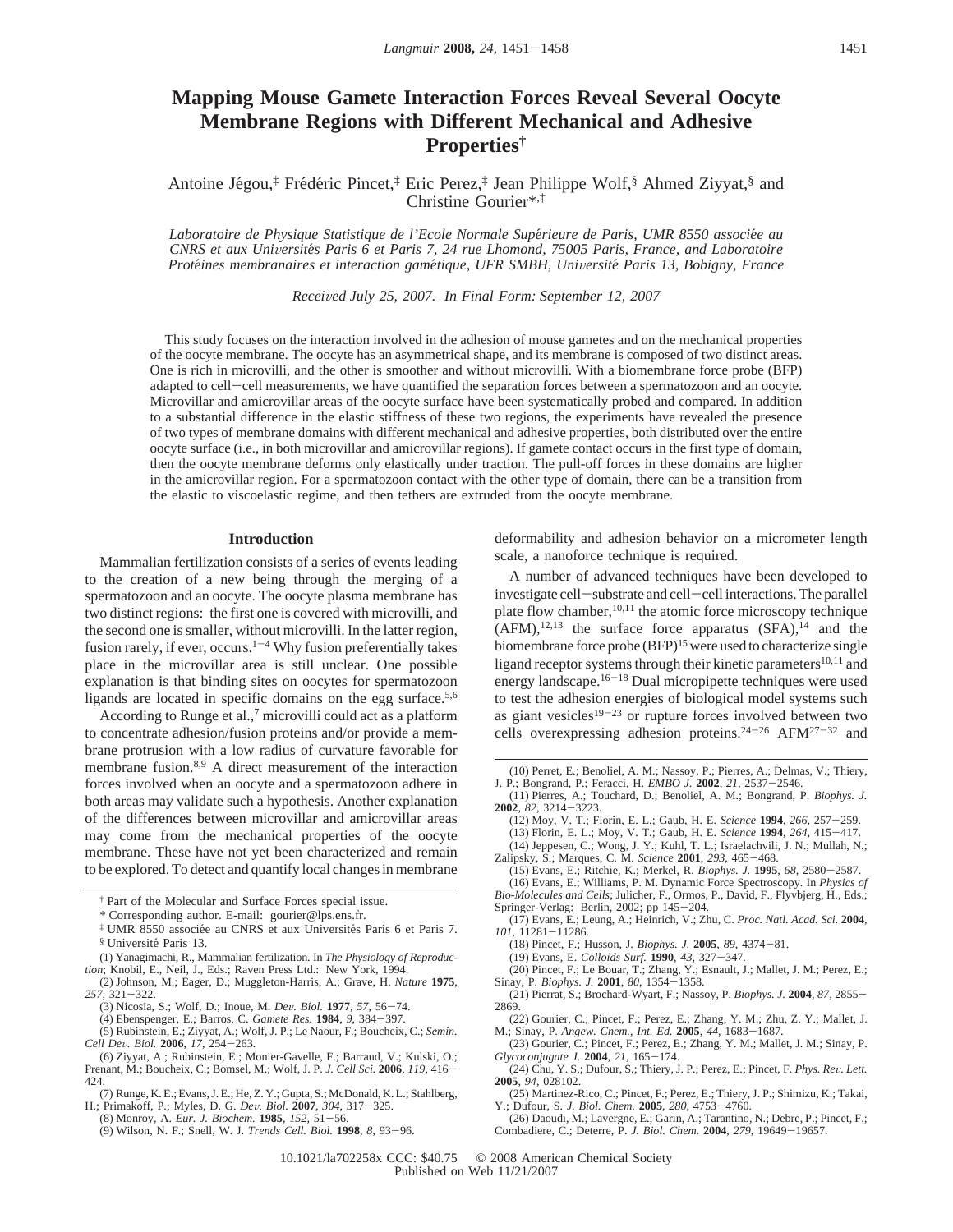microplate techniques<sup>33,34</sup> were used to study the adhesive properties of single cells on substrates and cell-cell adhesion. The mechanical properties and microstructure of cells or giant vesicles were probed with optical tweezers,  $35-37$  with the micropipette aspiration technique,  $38,39$  and with the BFP. $40-42$  Among these studies, very few involved direct cell-cell interactions.

In this study, we aim to investigate the interaction and mechanical properties of two primary cells, an oocyte and a spermatozoon, which in nature are destined to meet and adhere in order to fuse and produce a new being. Our first approach consisted in a qualitative observation of the adhesive and mechanical response of the two gamete membranes when, after a contact time of a few seconds to a few minutes, the spermatozoon and the oocyte were pulled apart with micropipettes. Observations were made by direct and fluorescence light microcopy and have revealed the presence of tethers between the two cells. Tether formation is not unheard of  $32,35-38,40-43$  and has been observed in various systems, but this is the first evidence that the interaction between two primary cells is capable of giving rise to tethers. To investigate in a more quantitative way the adhesion behavior and mechanical properties of the gamete membranes and their potential local variations, the BFP technique has been adapted for direct cell-cell measurement. This was made possible by the small size and suitable morphology of the spermatozoon head that allowed its fixation on the bead of the BFP transducer. The spermatozoon head can be seen as flat with dimensions of approximately  $5 \times 3 \times 1 \mu m^3$ . The oocyte is around 80  $\mu m$  in diameter. This difference in size leads to a small contact area (about 10  $\mu$ m<sup>2</sup>) between the two gametes and offers the opportunity to select the contact location on the oocyte membrane carefully. Moreover, by controlling the contact time, the cellcell binding can be reduced to a single attachment point. We cannot know whether this single attachment point corresponds to single molecules or to single molecular complexes.

A strong difference in the membrane elastic stiffness has been established between microvillar and amicrovillar areas of the oocyte surface. Less intuitively, two types of domains providing locally different mechanical responses have been observed both in amicrovillar and microvillar areas. No tether could ever be formed in the first domains whereas a tether could be extruded when in the second ones. Tether extrusion was characterized by a viscoelastic regime during the separation of the cells. Similar membrane behavior has recently been reported by Evans and co-workers41,42 on human neutrophils (PMN) with PSGL-1 receptors interacting with P-selectin-decorated beads. Like the

- (27) Puech, P. H.; Poole, K.; Knebel, D.; Muller, D. J. *Ultramicroscopy* **2006**, *<sup>106</sup>*, 637-644.
- (28) Afrin, R.; Yamada, T.; Ikai, A. *Ultramicroscopy* **<sup>2004</sup>**, *<sup>100</sup>*, 187-195. (29) Benoit, M.; Gabriel, D.; Gerisch, G.; Gaub, H. E. *Nat. Cell Biol.* **2000**, *<sup>2</sup>*, 313-317.
- (30) Zhang, X.; Chen, A.; De Leon, D.; Li, H.; Noiri, E.; Elitok, S.; Moy, V. T.; Goligorsky, M. S. *J. Am. Soc. Nephrol.* **2003**, *14*, 46A. (31) Simon, A.; Durrieu, M. C. *Micron* **<sup>2006</sup>**, *<sup>37</sup>*, 1-13.
- 
- (32) Sun, M. Z.; Graham, J. S.; Hegedus, B.; Marga, F.; Zhang, Y.; Forgacs, G.; Grandbois, M. *Biophys. J.* **<sup>2005</sup>**, *<sup>89</sup>*, 4320-4329.
- (33) Thoumine, O.; Ott, A.; Cardoso, O.; Meister, J. J. *J. Biochem. Biophys.*
- *Methods* **<sup>1999</sup>**, *<sup>39</sup>*, 47-62.
	- (34) Thoumine, O.; Ott, A. *Biorheology* **<sup>1997</sup>**, *<sup>34</sup>*, 309-326. (35) Raucher, D.; Sheetz, M. P. *Biophys. J.* **<sup>1999</sup>**, *<sup>77</sup>*, 1992-2002.
- (36) Li, Z. W.; Anvari, B.; Takashima, M.; Brecht, P.; Torres, J. H.; Brownell, W. E. *Biophys. J.* **<sup>2002</sup>**, *<sup>82</sup>*, 1386-1395.
- (37) Cuvelier, D.; Chiaruttini, N.; Bassereau, P.; Nassoy, P. *Europhys. Lett.* **<sup>2005</sup>**, *<sup>71</sup>*, 1015-1021.
	-
	- (38) Xu, G.; Shao, J. Y. *Biophys. J.* **<sup>2005</sup>**, *<sup>88</sup>*, 661-669.
- (39) Evans, E.; Yeung, A. *Biophys. J.* **<sup>1989</sup>**, *<sup>56</sup>*, 151-160. (40) Simon, S. I.; Nyunt, T.; Florine-Casteel, K.; Ritchie, K.; Ting-Beall, H.
- P.; Evans, E.; Needham, D. *Ann. Biomed. Eng.* **<sup>2007</sup>**, *<sup>35</sup>*, 595-604. (41) Evans, E.; Heinrich, V.; Leung, A.; Kinoshita, K. *Biophys. J.* **2005**, *88*, <sup>2288</sup>-2298.
- (42) Heinrich, V.; Leung, A.; Evans, E. *Biophys. J.* **<sup>2005</sup>**, *<sup>88</sup>*, 2299-2308.

microvillar region of the oocyte, PMN cells were rich in microvilli. Here, we show that tethers can also be extruded from amicrovillar surfaces. The distribution of these domains on the oocyte membrane and the forces involved in the oocyte-spermatozoon separation are also discussed.

#### **Materials and Methods**

**Gamete Preparation.** *Sperm Preparation.* Spermatozoa have been prepared as previously described.<sup>6</sup> B6CBA male mice  $(8-10)$ weeks old) were purchased from Charles River Laboratories. For sperm isolation, the two caudae epididymis and vas deferens were removed from an adult mouse. Sperm were gently expelled from the caudae epididymis into a 300 *µ*L drop of ferticult medium (FertiPro, Belgium) with 3% bovine serum albumin (BSA, Sigma-Aldrich, Lyon, France) under mineral oil. Spermatozoa were incubated at 37  $\rm{^{\circ}C}$  in 5% CO<sub>2</sub> for 90 min to induce capacitation and acrosome reaction, giving the spermatozoa the ability to fuse with the oocyte. A mouse spermatozoon is composed of an almost flat head and a 60-*µ*m-long flagellum.

*Oocyte Preparation.*The oocytes have been prepared as previously described.<sup>6</sup> B6CBA female mice (6-8 weeks old) were purchased from Janvier Laboratories. They were superovulated by two sequential intraperitoneal injections of 5 IU PMSG (Folligon, Intervet, France) and, 48 h later, 5 IU hCG (Chorulon, Intervet, France). Fourteen hours after hCG injection, cumulus-oocyte complexes were collected by tearing the oviductal ampulla after the mice were sacrificed. Oocytes were separated from the cumulus by incubating the complexes in the presence of hyaluronidase (15 mg/mL) at 37 °C for 1 min. Finally, the zona pellucida surrounding the oocyte was removed by treatment for 30 s in pure acidic Tyrode's solution (Sigma-Aldrich, Lyon, France). Mature oocytes were selected on the basis of the clean aspect of the cytoplasm and the presence of the first polar body. Oocytes are stored for 3 h at 37  $\rm{°C}$  in 5%  $\rm{CO}_{2}$ for recovery.<sup>44,45</sup> In mice, oocytes are around 80  $\mu$ m in diameter and are pear shaped with two distinct plasma membrane regions (Figure 1A). The first one is covered with microvilli of typically 300 nm height. The second one (∼30% of the total membrane surface) is overlying the meiotic spindle and lacks microvilli.46 The texture difference between the two regions can easily be observed by electron microscopy (as reported by Runge et al. in ref 7, Figure 1A). With optical microscopy, the two regions are discriminated through the shape of the oocyte, with the amicrovillar region being the top of the pear (labeled by the star in Figure 1A).

**Fluorescence Microscopy.** Experiments were performed at room temperature on oocytes and spermatozoa prepared as mentioned above. The oocytes were incubated for 45 min at 37  $\rm{^{\circ}C}$  in 5%  $\rm{CO_{2}}$ in ferticult medium containing an anti-CD9 rat antibody coupled with goat anti-rat Alexa Fluor 594 (gift from C. Boucheix, Villejuif, France) at 10  $\mu$ g/mL. After gentle rinsing of the oocytes, a spermatozoon was manipulated with a micropipette and brought into contact with the microvillar region of a single oocyte for 5 min. Cells were then separated to a distance of around 20  $\mu$ m. The observation was made on a Leica DM-IRB inverted microscope in epifluorescence under the excitation of an argon lamp. The fluorescence and direct light images were acquired by a Hamamatsu C5985 camera, with an acquisition time of 300 ms for the fluorescence images.

**Experimental Setup for Spermatozoon/Oocyte Interaction Force Measurements.** Our experimental setup is an adaptation of the biomembrane force probe<sup>15</sup> using a force transducer made of a biotinylated red blood cell maintained by a albumin-coated glass pipet and with a streptavidin-coated glass microbead attached to the

<sup>424</sup>-430. (46) Evans, J. P.; Foster, J. A.; McAvey, B. A.; Gerton, G. L.; Kopf, G. S.; Schultz, R. M. *Biol. Reprod.* **<sup>2000</sup>**, *<sup>62</sup>*, 76-84.

<sup>(43)</sup> Hosu, B. G.; Sun, M.; Marga, F.; Grandbois, M.; Forgacs, G. Eukaryotic membrane tethers revisited using magnetic tweezers. In 2007; p 67.

<sup>(44)</sup> Takahashi, Y.; Yamakawa, N.; Matsumoto, K.; Toyoda, Y.; Furukawa, K.; Sato, E. *Mol. Reprod. Dev.* 2000, 56, 412-423. K.; Sato, E. *Mol. Reprod. De*V*.* **<sup>2000</sup>**, *<sup>56</sup>*, 412-423. (45) Takahashi, Y.; Meno, C.; Sato, E.; Toyoda, Y. *Biol. Reprod.* **1995**, *53*,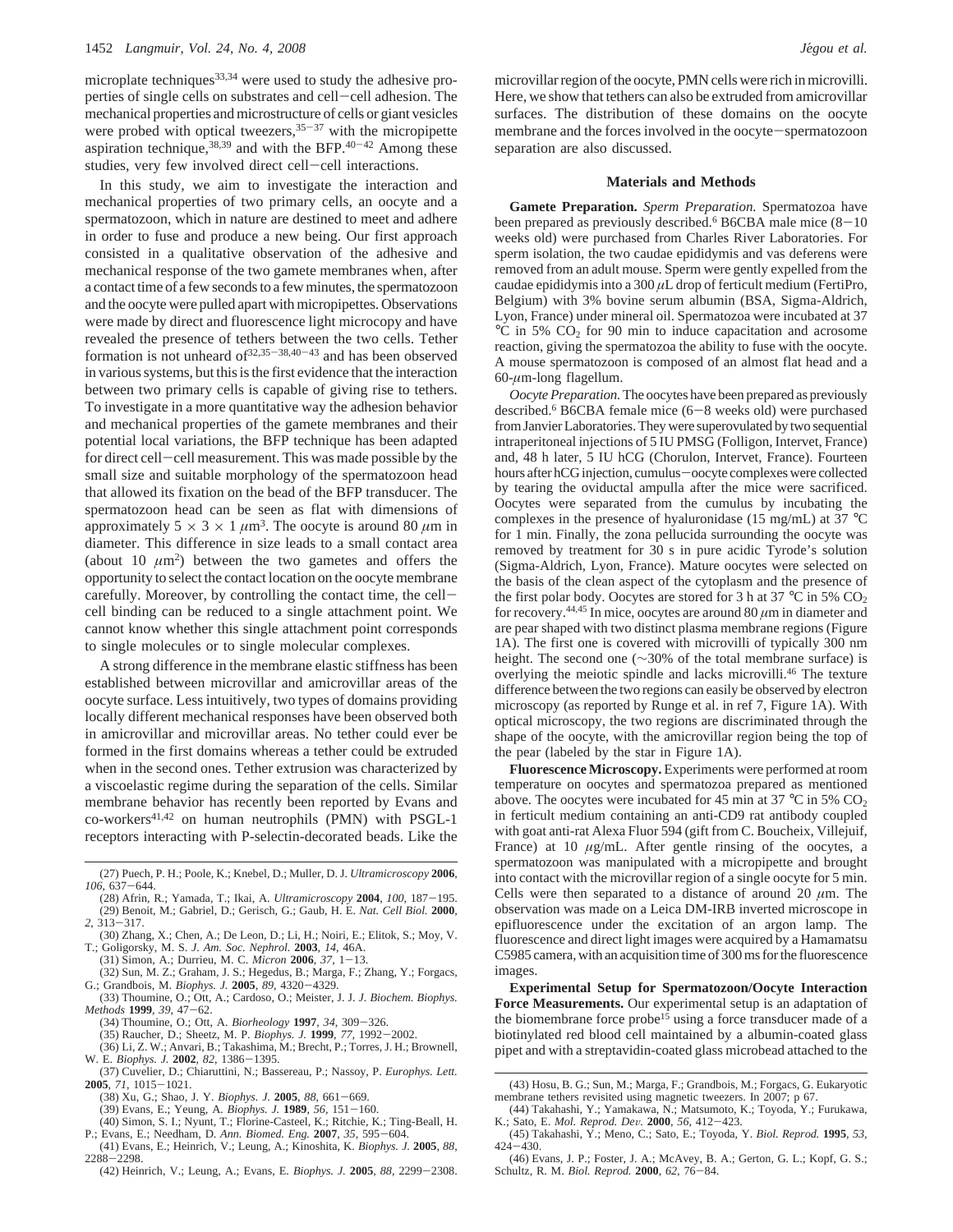

Figure 1. Experimental setup. (A) The oocyte is held by the left micropipette presenting the microvillar region to the probe. The amicrovillar region is indicated by the star. The scale bar is 10 *µ*m. (B) Scheme of the three glass micropipettes showing a probe facing an oocyte and revealing the dimensions of the micropipettes as well as the size of the oocyte compared to the spermatozoon. (C) The probe is made of a red blood cell used as a spring, a streptavidin-coated bead attached to it via strong streptavidin-biotin bonds, and a spermatozoon adhering through nonspecific interactions to the bead. All of the elements are carefully aligned in the axis of the bent micropipette that holds the probe by the suction of the red blood cell. By controlling this suction, the stiffness  $k$  of the red blood cell is adjusted. The scale bar is 5  $\mu$ m. (D) Schematic view of the whole experimental setup. The main drop of M2 medium is under mineral oil to prevent both evaporation at 37 °C and bacterial contamination. Real-time images acquired at 360 images/s by the CCD camera are used to compute the force of the interaction and control the piezo-electric device for precise positioning of the oocyte through online feedback control while the probe is fixed.

top through the formation of several streptavidin-biotin bonds. This traditional BFP probe is completed by the attachment of a cell to the bead, here a spermatozoon. The red blood cell is used as a spring with known stiffness that can be tuned by the aspiration pressure applied by the micropipette. The glass bead enables precise video tracking because when observed with a slightly unfocused optical microscope it displays a light spot with a Gaussian intensity profile at its center.18

For this experiment, three micropipettes with specific inner diameters were used. They were made from borosilicate glass capillary GC100-15 tubing (Harvard apparatus Ltd., Kent., U.K.) using a pipet puller (Sutter Instruments, model P-2000) and a homemade microforge. The micropipette holding the probe had an inner diameter of 1 to 2  $\mu$ m, and the one used to manipulate the spermatozoon to assemble the probe and to maintain the flagellum throughout the experiment had a slightly larger inner diameter of  $2-4 \mu m$ . The pipet holding the oocyte had an initial diameter of ∼40 *µ*m and was then forged again to obtain a smaller inner diameter of 20 *µ*m and to smooth rounded edges to prevent lysis during the manipulation of the oocyte. Each pipet was held in its own micromanipulator and connected to a combined hydraulic/pneumatic system that provided the necessary control of the aspiration force applied to the probe and cells. The micropipette holding the oocyte was coupled to a linear piezoelectric translator (Physik Instrumente, Karlsruhe, Germany) that allowed accurate control of the oocyte position. Using the microforge, all three pipettes were bent at a 30° angle in order to have the axisymmetric probe horizontal and aligned in the direction of the piezoelectric translator that moves the oocyte, as shown in Figure 1B.

The experiments were performed on the stage of a Leica inverted microscope (DMIRB type, Solms, Germany) positioned on an antivibration platform and equipped with a CCD camera (purchased form JAI, Yokohama, Japan), with a digitally controlled heating box (from Life Imaging Services GmbH, Reinach, Switzerland) maintaining the whole setup at 37 °C.

The experiments took place in a Petri dish filled with two 20 *µ*L drops of M2 medium with 3% BSA under mineral oil (mouse embryotested light oil, density 0.84 g/mL, Sigma-Aldrich, Lyon, France). The first drop contained the sperm (at a sufficient concentration to maintain good viability of the cells), and the second one, some streptavidin-coated glass microbeads, the biotinylated red blood cells, and the oocytes. The first step of the experiment consisted of assembling the probe and began with the selection of a single hyperactive spermatozoon from the drop containing the sperm. A rapid stroke on its flagellum immobilized the spermatozoon. It was then aspirated into the pipet and transferred to the main drop. While maintaining the spermatozoon by its flagellum, the spermatozoon head was gently pushed into contact with a streptavidin-coated glass microbead for a few seconds. This forced contact resulted in robust bead/spermatozoon adhesion. This construct was then carefully manipulated into contact with a red blood cell held by a second albumin-coated micropipette in order to finalize the probe with maximum axisymmetric alignment (Figure 1C). During the force measurements, the flagellum of the spermatozoon was continuously held by the pipet at least  $20 \mu m$  away from the head to keep the probe properly aligned, modifying the stiffness of the overall probe by less than 5%.

The force measurements consisted of performing a series of approach-contact-retraction cycles of the two gametes and measuring the interaction force felt by the gametes during the whole cycle. By translating the oocyte-holding pipet, the microvillar or amicrovillar area is brought in contact with the spermatozoon head and then pulled down (Figure 1A,B and 2). The speed and position of the oocyte were controlled over the approach and traction courses. The time of contact of the gametes and maximum compression forces at contact were also controlled. The interaction force experienced by the two gametes was continuously recorded by measuring the deformation of the red blood cell through a tracking procedure of the glass microbead at a rate of 360 frames/s. The interaction force  $F(t)$  was equal to the red blood cell stiffness  $k$ multiplied by the elastic elongation of the red blood cell on the traction axis  $\Delta l_t(t)$ . The force is positive when the two cells are in compression and negative when in traction (Figure 2d). The interaction force is plotted as a function of the oocyte extension  $\Delta l_0(t)$  in the traction axis, defined as the length difference of the oocyte in the traction axis at rest and under traction. When retracted at a constant speed  $v_{\text{pull}}$ , the extension of the oocyte  $\Delta l_o(t)$  on the traction axis (Figure 3) is specified by the product of the retraction speed and time minus the deflection of the transducer  $\Delta l_t(t)$  that is directly measured. If the origin of distance is taken when the force reaches zero during the pulling phase, then one can plot the interaction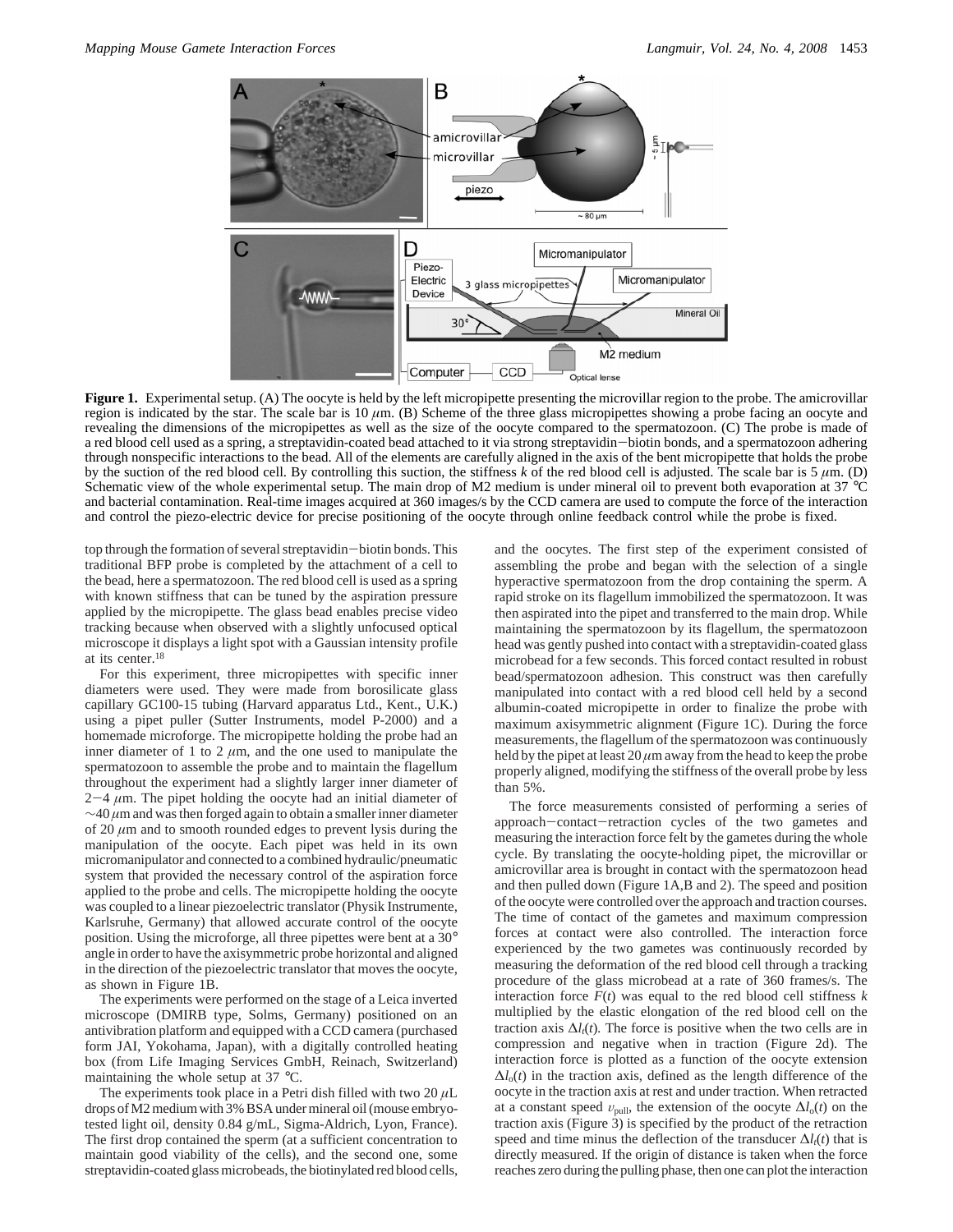

Figure 2. Schematics of the touch-retraction phase from the probe illustrating the springlike response of the probe and the oocyte response to traction at (a) touch  $(F = 0 pN)$ , (b) during cell stretching, and (c) during tether elongation. (d) Approach-touch-retraction cycle force-distance curve. The force measured by the probe is expressed as a function of oocyte extension ∆*l*o*.* During the approach (gray line), the force is zero until the two cells are in contact. During the compression phase, the force is positive. When the predefined maximum force  $\bar{F}_{\text{max}}$  is reached, the piezotranslator starts moving the oocyte-holding pipet in the other direction (black line with brighter dots), the force decreases, and we set the reference position to  $\Delta l_0$  $= 0$  when the force comes back to zero or changes sign during the retraction phase. The force becomes negative if an adhesion occurs and jumps back to zero when the two cells are separated. (b) Three distances  $\Delta l_o$ ,  $v_{\text{pull}}t$ , and  $\Delta l_t$  are used to represent the relation  $\Delta l_o$  $= v_{\text{pull}}t - \Delta l_t$ , where  $v_{\text{pull}}t$  is the speed of the oocyte-holding pipet and  $\Delta l_t$  is the elongation of the red blood cell measured by the displacement, relative to the equilibrium position, of the glass bead attached to it.

force experienced by the two cells as a function of the elongation of the oocyte membrane on the traction axis  $(\Delta l_0(t) = v_{\text{pull}}t - \Delta l_1(t))$ .

To get good statistics and to explore the maximum surface of the oocyte, such an approach-contact-retraction cycle was repeated about 60 times for at least 3 different contact zones including both microvillar and amicrovillar areas of the membrane oocyte and for tens of gamete couples.

### **Results and Discussion**

**Spermatozoon/Oocyte Adhesion: Extrusion of Tethers from the Membrane Oocyte.** The first experiment performed to characterize oocyte/spermatozoon adhesion consisted of introducing with a micropipette a spermatozoon in the vicinity of an oocyte and observing the two gametes with a microscope. After a short time (from a few seconds to 1 or 2 min), the



**Figure 3.** Tethers obtained after the separation of an oocyte labeled with anti-CD9 rat antibody coupled with goat anti-rat Alexa Fluor 594 in contact for 5 min with a normal spermatozoon in direct light microscopy (A) and under fluorescent excitation revealing only the tethers and the oocyte (B). The scale bar is  $5 \mu m$ .

spermatozoon head spontaneously made contact with the oocyte. After contact and in spite of the unceasing movement of the flagellum (which is able to induce the rotation of the oocyte), the spermatozoon head rarely detached spontaneously from the oocyte. To characterize the adhesion of the two gamete membranes further, the adherent spermatozoon and oocyte were then pulled with micropipettes in order to take them apart. When the oocyte and the spermatozoon were apparently separated and if the aspiration maintaining the oocyte on the pipet tip was stopped, the oocyte left the pipet in a direction toward the spermatozoon and reattached to it. This behavior reveals the formation of one or several tethers when the gametes are separated.

Most of the time, tethers are too thin to be observed with traditional light microscopy. To determine the origin of the tethers, fluorescence microscopy experiments were performed. It was necessary to use a fluorescent probe that remained at the oocyte surface and was distributed over the whole membrane. Because CD9 proteins were reported to be present in both microvillar and amicrovillar regions of the oocyte,<sup>6</sup> we chose anti-CD9 rat antibody as the fluorescent probe. Tethers that form between oocytes labeled with anti-CD9 rat antibody coupled with a goat anti-rat Alexa Fluor 594 and normal spermatozoon were fluorescent, whereas the spermatozoon did not become fluorescent (Figure 3B). This means that spermatozoon and oocyte membranes had not fused and therefore that tethers are exclusively composed of molecules from the oocyte membrane.

These experiments have provided qualitative information both on sperm/oocyte membrane adhesion and on the mechanical properties of the oocyte. The possibility of extruding tethers from the oocyte plasma membrane assumes that the molecular bonds involved in the adhesion of the gamete membranes are strong enough to resist the traction force applied to form the tethers. Tether formation has been observed in various systems,  $32,35-38,40-42$  but to our knowledge, this is the first evidence that some primary cells that interact in a physiological context during fertilization are able to form such tethers.

**Force/Distance Measurements of Spermatozoon/Oocyte Interaction.** To get more quantitative information, we have directly measured the forces involved in the adhesion of the spermatozoon head with the oocyte plasma membrane as well as those involved in the deformation of the oocyte membrane. Because of the morphological and functional differences between the microvillar and amicrovillar regions of the oocyte, both areas have been probed and compared. The experiment consists of bringing into contact the oocyte with the spermatozoon head and measuring the interaction force experienced by the cells during the whole separation phase. The number of bonds created during the contact of two objects varies with the concentration and distribution of the molecules or molecular complexes responsible for the adhesion. All of the quantitative cell force experiments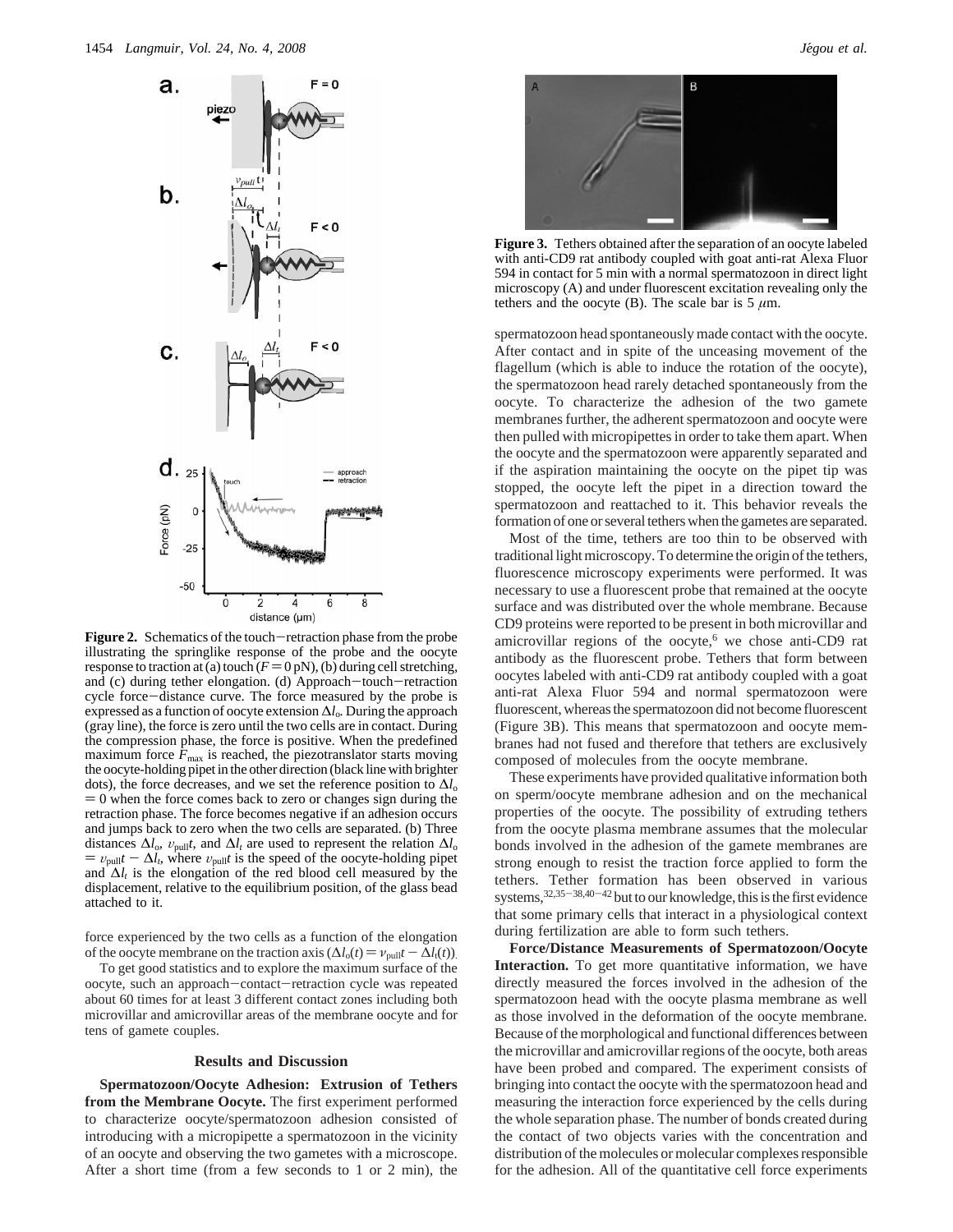

Figure 4. Typical force-distance curves of the approach-retraction cycles of the oocyte on the spermatozoon. During the approach phase, the force is zero until the cells are in contact, as revealed by a force increase of up to 20 pN. (A) Single attachment point with elastic behavior: upon traction, the oocyte is stretched, and the force increases linearly with distance, indicating an elastic response. When the cells are separated, the force jumps from a maximum force of  $F_{\rm Le}$  to zero. (B) Single attachment point with elastic behavior and a damped regime: elastic deformation of the oocyte up to a force of  $\overline{F}_{Lv}$ , followed by a transition to a damped regime, with extrusion of a tether from the oocyte membrane. (C) No attachment between the gamete membranes; upon traction, the interaction force decreases back to zero as the two cells are separated from each other. (D) Multiple attachment points: a complex force-distance curve with a succession of force jumps.

previously performed with AFM, $27-34$  BFP, $16-18$  or other dual pipet assay techniques<sup>24,26,47</sup> involved the use of functionalized surfaces, vesicles, or cell lines for which the molecular concentration and distribution parameters can be adjusted. In this study, we used primary cells that imply that the molecular concentration and distribution are imposed. A possible way of limiting the number of attachments in the spermatozoon/oocyte system is to optimize the area and time of contact by adjusting both the maximum compression force at contact and the approach speed of the cells. The contact time is the time for which cells are under compression. It starts with the two cells coming into contact, continues with the force of the interaction increasing up to a maximum compression force, and then ends with the force decreasing back to 0 pN. Satisfactory conditions were obtained for a red blood cell stiffness of 125 pN/*µ*m, a 10 *µ*m/s approach speed of the oocyte-holding pipet, and a maximum compression force of 20 pN without pause before the beginning of the retraction phase at  $4 \mu m/s$ . Under these conditions, the total time spent by the cells under compression was around 250 ms. Indeed, under such experimental conditions, 15% of gamete contacts gave rise to well-defined single attachment (Figure 4A,B). For 60% of touches, no adhesions were detected (Figure 4C). The last 25% of touches gave rise to different kinds of interactions, including very complex profiles for which multiple attachment points are involved (Figure 4D). These proportions were identical (within 10%) for both microvillar and amicrovillar areas.

The part of the force-distance curve corresponding to the approach phase is always the same (i.e. force is zero until the cells come into contact) and then increases up to a value set by the operator (20 pN). When no attachment occurs (Figure 4C), the force decreases back to zero as the two cells are separated from each other. If an adhesion occurs, then the interaction force becomes negative during the traction phase before jumping back



**Figure 5.** (A) Forces at the end of the elastic regime vs oocyte elongation for a single oocyte-spermatozoon couple recorded in the microvillar  $(\Box)$  and the amicrovillar  $(\triangle)$  regions. The two regions show different elastic stiffnesses, and the corresponding forcedistance curves are well fitted linearly (microvillar region, amicrovillar region, ---). (B) Mean (and standard error) stiffness for the amicrovillar and microvillar regions ( $n = 15$  oocytes).

up to zero. The shapes of the force-distance curves in the separation phase vary considerably with the nature of the interaction. For instance, force-distance curves obtained from multiple attachment points are very complex, and even if the succession of jumps of forces observed in such cases (Figure 4D) may be attributed to the successive rupture of the attachment points, further interpretation is quite hazardous. In this study, we have focused on the 15% of touches giving single attachment events (Figure 4A,B). At the start of separation, the oocyte deformation always increases linearly with force, indicating an elastic response to the oocyte's stretching. Then two behaviors are observed: either the membranes completely separate (Figure 4A) or there is a transition to a damped regime (Figure 4B). This second regime corresponds to viscoelastic behavior of the oocyte plasma membrane associated with the extrusion of a tether. In the  $F = f(\Delta l_0)$  representation given in Figure 4, the maximal elastic elongation experienced by the oocyte membrane and the local elastic stiffness of the oocyte membrane are directly accessible on the experimental curves. Indeed, the first one is given by the end distance of the elastic regime (*x* coordinate of *F*Le in Figure 4A and *F*Lv in Figure 4B). The local elastic stiffness of the membrane is the slope of the linear decrease in force with distance.

**Stronger Membrane Elastic Stiffness in the Amicrovillar Area.** A systematic study of the local elastic stiffness of the membrane has been performed both in the microvillar and amicrovillar areas of the oocyte. If, for one given couple of spermatozoon and oocyte, we plot the force at the end of the linear regime as a function of the associated membrane deformation  $(\Delta l_0)$ , then the data can be well fitted linearly, with slopes corresponding to two distinct stiffness regimes. Data obtained for several positions inside the amicrovillar region are associated with the high-stiffness regime, and that obtained for the microvillar region, with the lower-stiffness regime (Figure 5A).

This means that the membrane stiffness values measured from (47) Martinez-Rico, C.; Pincet, F.; Perez, E.; Thiery, J. P.; Shimizu, K.; Takai,<br>Dufour, S. J. Biol. Chem. 2005, 280, 4753–4760.<br>distinct traction positions in each area are quite stable. From one

Y.; Dufour, S. *J. Biol. Chem.* **<sup>2005</sup>**, *<sup>280</sup>*, 4753-4760.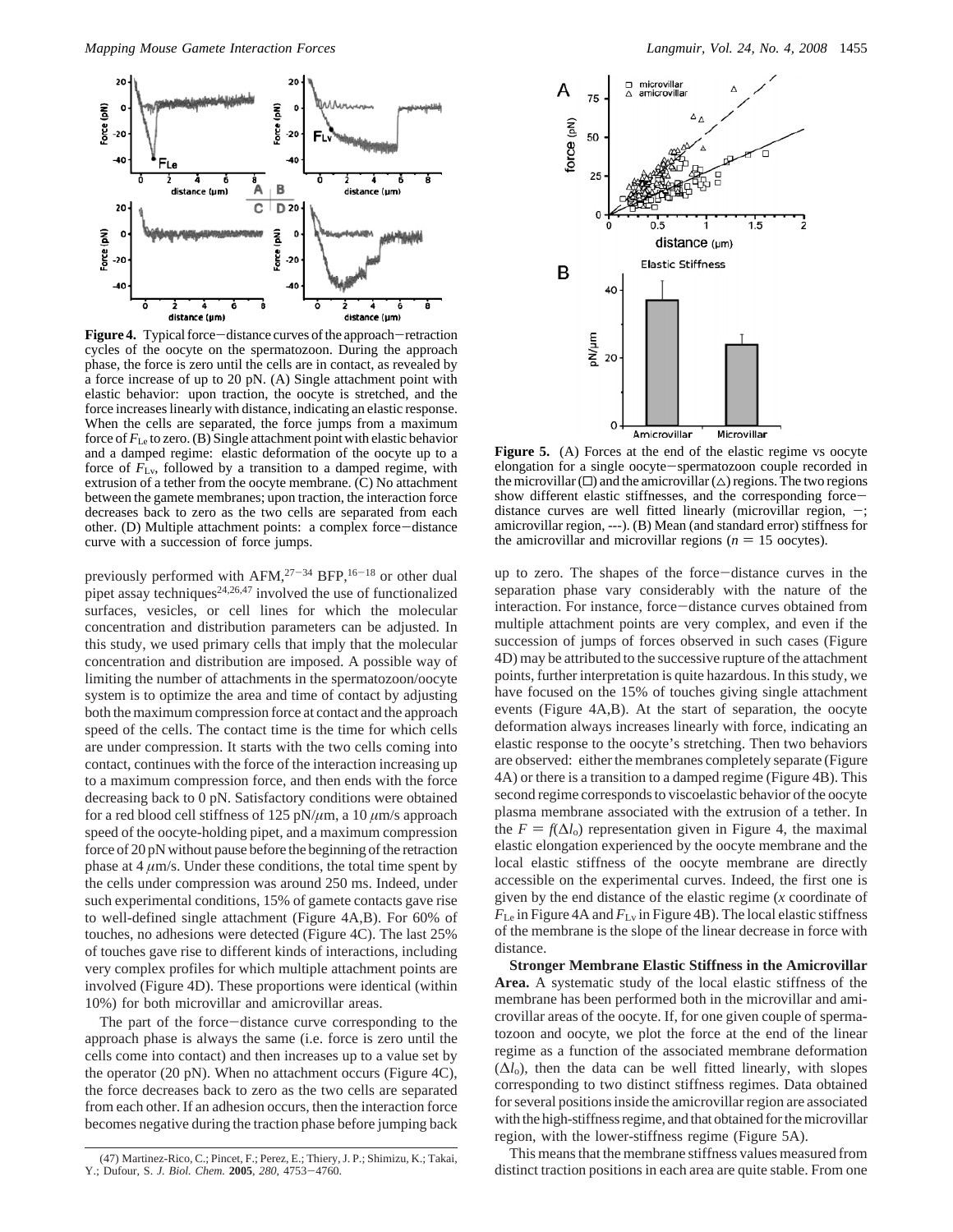oocyte to another, the stiffness values can change significantly (from 15 to 35 pN/*µ*m for the microvillar region and from 22.5 to 60 pN/*µ*m for the amicrovillar area), but for a given oocyte, the stiffness in the amicrovillar area is always on average 48% stronger than in the microvillar region. The dispersion of the stiffness values from one oocyte to another (37  $\pm$  6 pN/ $\mu$ m for amicrovillar areas and  $24 \pm 3$  pN/ $\mu$ m for microvillar regions, Figure 5B) may be attributed to different factors. The age of the oocytes could be invoked because experiments were performed with oocytes probed between 3 and 5 h after hyaluronidase and tyrode acid treatments. These chemical treatments performed during oocyte preparation could be responsible for the modification of the expression level of surface adhesion proteins. However, oocytes are reported to recover a good level of expression for a maximum fertilization rate after the 3 h recovery procedure.<sup>44,45</sup> The last factor for such a dispersion of the stiffness data is the natural inhomogeneities in a population of cells, inherent to biological material.

Even for a single attachment point between the gamete membranes, the elastic deformation of the oocyte membrane is perceptible on a surface of a few tens of square micrometers. The elastic stiffness that we measure therefore accounts for the elastic properties of the membrane on this scale. The fact that its value is consistent from one traction point to another inside the same area means that on the scale of a few tens of square micrometers the inhomogeneities in molecular composition of the membrane and in the interaction with the cytoskeleton are averaged. The significant differences in the stiffness values for amicrovillar and microvillar areas are probably correlated to the molecular composition of the membrane, which is different in the two regions.5,6 The denser cytoskeleton network in the amicrovillar area,46 responsible for the pear shape of the oocyte, is also likely to be involved in the stronger stiffness value measured in the amicrovillar area. Indeed, the cell membrane is connected to the cytoskeleton through molecular bonds.48,49 Before the rupture of these bonds, a deformation of the membrane oocyte also involves the deformation of the cytoskeleton. A denser cytoskeleton network should therefore exhibit a stronger resistance to deformation. Such behavior is perfectly consistent with the higher stiffness measured in the amicrovillar area of the oocyte.

**Elastic and Viscoelastic Response of the Membrane Oocyte** to Mechanical Traction. Two types of force-distance curves are obtained with contacts producing single attachment events. Either the initial elastic regime is followed by the viscoelastic one in the same force-distance curve (Figure 4B) or the attachment point breaks directly during the elastic regime of the plasma membrane and no viscoelastic behavior is detected (Figure 4A). These two types of curves (A and B) were observed both in the microvillar and amicrovillar areas of the oocyte. Transition from an elastic to a viscoelastic regime has recently been reported by Evans and co-workers<sup>41,42</sup> on human neutrophils (PMN), whose membranes are rich in microvilli. According to these authors, <sup>41</sup> this transition from the elastic to the viscoelastic regime would be the signature of membrane detachment from the inner cytostructures. In this study, the tether formation rates are respectively 30% and 51% in the amicrovillar and microvillar regions. These results show than even if it is less probable, tethers can also be extruded from the amicrovillar region.

Figure 6 gives the histograms of *F*Le and *F*Lv forces corresponding to the end of the linear regime for both types (Types A and B of Figure 4) of curves under the experimental conditions



**Figure 6.** Histograms of force distributions for (A)  $F_{\text{Le}}$  and (B)  $F_{\text{Lv}}$ forces in the microvillar region and (C)  $F_{\text{Le}}$  and (D)  $F_{\text{Lv}}$  forces in the amicrovillar region. (A, C) Two peaks are shown. In each plot, the lower peak corresponds to bonds occurring in the v domain that break before any tether can be formed, and the high-force peak is related to rupture forces in the e domain.

described above with an effective loading rate of about 100 pN/ s. Figure 6A,C corresponds to the *F*Le forces obtained for curves without a viscoelastic regime in the amicrovillar and microvillar regions, respectively. Figure 6B,D gives the *F*Lv forces resulting from the curves with two regimes, in the microvillar and amicrovillar regions. The shape of the histograms and the range of forces involved are similar in the microvillar and amicrovillar areas of the oocyte, but they significantly depend on the type of experimental curves. Indeed, the  $F_{\rm Le}$  histograms show two distinct force distributions with the most probable forces centered around 8.5 and 19.5 pN for the microvillar area and around 8 and 25.5 pN for the amicrovillar area. By contrast, the *F*Lv histogram shows a single peak centered around 11 pN in both the microvillar and amicrovillar areas. Because the second peak of the *F*Le histogram corresponds to larger forces than in the *F*Lv histogram, one can wonder why the oocyte membrane is able to remain elastic for traction forces much higher than typical forces at which a tether can be extruded. Apparently, exerting a high enough traction force on a strong enough attachment point somewhere on the oocyte is not a sufficient condition for creating a tether.

The location of the attachment point on the oocyte membrane appears to be a key parameter regarding the capability of the membrane to create a tether. This suggests that the oocyte membrane accessible to the spermatozoon is composed of different kinds of zones with different mechanical characteristics, some of them suitable for tether formation and the others not suitable. In the following text, the former zones will be referred to as v domains, and the latter, as e domains (Figure 7). When the attachment point between the spermatozoon and the oocyte membrane takes place on a v domain, the membrane is capable of undergoing a transition from the elastic to the viscoelastic regime. Even if speculative, the involvement of inhomogeneities of the spermatozoon in the possibility of binding to a v or e domain of the oocyte is probable. Indeed, the attachment points of the two gametes are most probably due to the recognition of

<sup>(48)</sup> Sun, Q. Y.; Schatten, H. *Reproduction* **<sup>2006</sup>**, *<sup>131</sup>*, 193-205. (49) Sala-Valdes, M.; Ursa, A.; Charrin, S.; Rubinstein, E.; Hemler, M. E.; Sanchez-Madrid, F.; Yanez-Mo, M. *J. Biol. Chem.* **<sup>2006</sup>**, *<sup>281</sup>*, 19665-19675.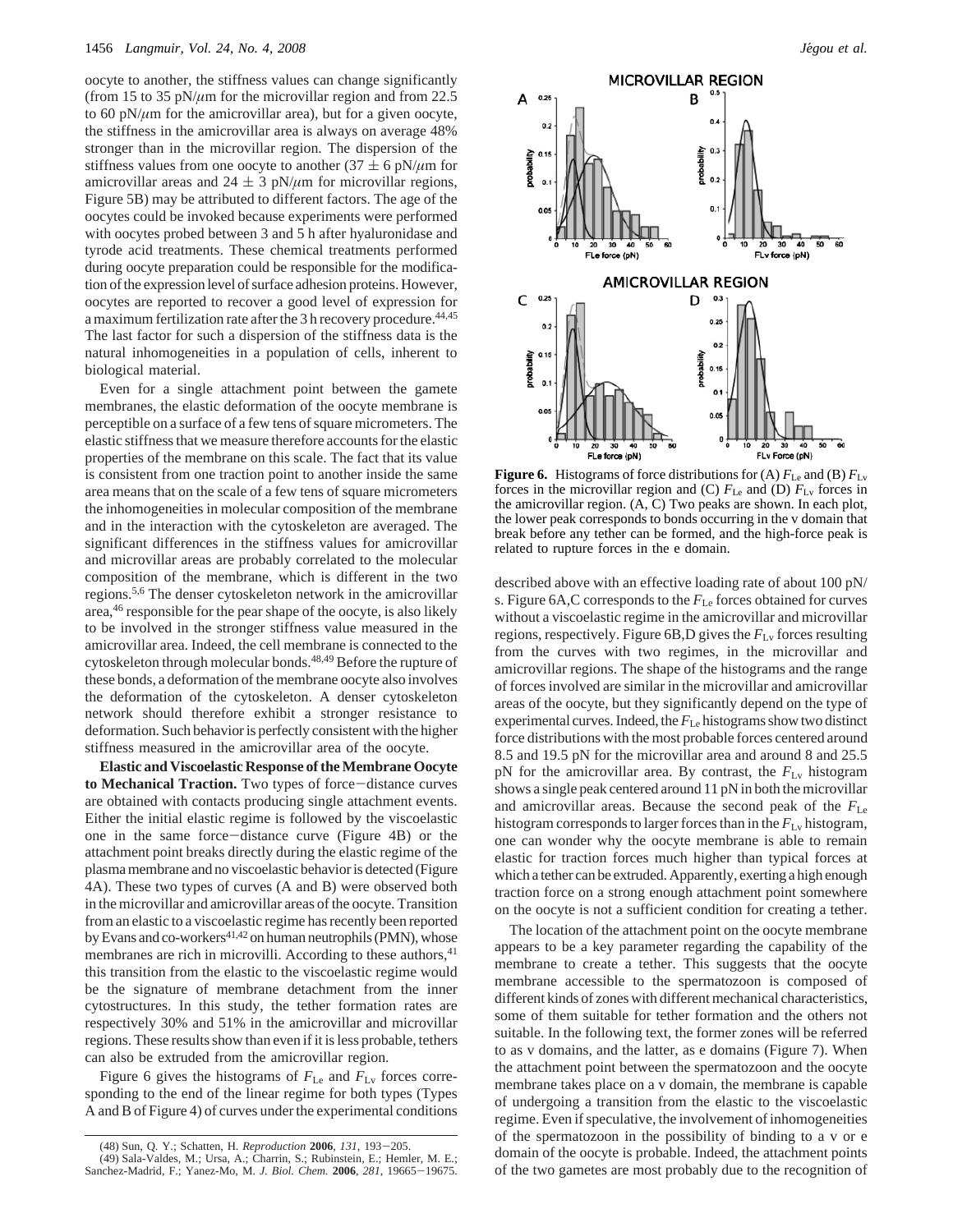

**Figure 7.** v and e domains on the oocyte membrane probed by the spermatozoon. From v domains, tethers can be extruded after the initial elastic deformation of the oocyte membrane. Two types of curves are therefore obtained depending on whether the elastic regime is followed by the viscoelastic one. From e domains, the membrane can deform only elastically. The curves obtained from v domains give rise to the  $F_{\text{Ly}}$  histogram and to the first peak of the  $F_{\text{Le}}$  histogram. The curves obtained from e domains give rise to the second peak of the *F*Le histogram.

specific spermatozoon membrane ligands and molecular receptors present at the oocyte, and a bond is formed when they meet.

Because of the overlap of  $F_{\text{Lv}}$  and  $F_{\text{Le}}$  force distributions, the rupture of the membranes' attachment can also occur in v domains before any tether is formed and can therefore lead to purely elastic force behavior. In such a case, the experimental forcedistance curve is similar to that obtained for membrane contacts occurring in an e domain (Figure 4A). Therefore, forces, which should have contributed to the  $F_{\text{Lv}}$  histogram if the attachment point between the gamete membranes had not broken, end up in the lower peak of the *F*Le histogram (Figure 7). In other words, among the forces obtained at the end of the linear regime for gamete attachment in a v domain, a majority composes the *F*Lv histogram, and the rest composes the first peak of the *F*Le histogram. The second peak of the *F*Le histogram comes from the spermatozoon/oocyte contacts situated in e domains of the oocyte.

It often happens that force-distance curves with only the elastic regime (type A in Figure 4) alternate with curves showing a tether extrusion (type B in Figure 4) during consecutive approach-retraction cycles. Let us take the example of the three consecutive approach-retraction cycles with the BAB sequence. According to the interpretation of the lower peak of the *F*Le histogram (Figure 6), two cases have to be considered. In case 1, the attachment point always occurs in a v domain, which means that for the second cycle the link breaks before a tether starts to be extruded. In case 2, the attachment point occurs in a v domain during the first and third cycles and in an e domain during the second cycle. If the rupture force of the second cycle is within the range of forces typically observed in a v domain  $(<$ 30 pN, Figure 6B,D), then it will not be possible to determine if the sequence corresponds to case 1 or 2. By contrast, if the rupture force of the second cycle is >30 pN, then only case 2 matches the sequence of events. In most of the series performed, the BAB sequence corresponding to case 2 was obtained and alternated with other sequences in the same contact area. This result proves that e and v domains can be present in a given contact area (10  $\mu$ m<sup>2</sup>). The fact that they can be discriminated suggests their small extension.

It is possible to predict the two peaks in Figure 6A,C in terms of probabilities. Let us define  $P_{\text{Lv}}(f)$  df as the probability that a

**Table 1.** Most Probable Forces  $f_{\text{L}v}^*$ ,  $f_{\text{L}e}^*$ , and  $f_{\text{L}ve}^*$  in Both **Microvillar and Amicrovillar Regions***<sup>a</sup>*

|                                                                         |           | microvillar | amicrovillar |
|-------------------------------------------------------------------------|-----------|-------------|--------------|
| $f_{\text{Lv}}^*(pN)$                                                   | exp       | 11          | 11           |
| $f_{\text{Le}}^*(pN)$                                                   | exp       | 19.5        | 25.5         |
| $f^*_{Lve}$ (pN)                                                        | predicted | 9           | 8.5          |
|                                                                         | exp       | 8.5         | 8            |
| % of gamete attachment<br>in a v domain broken in<br>the elastic regime | predicted | 20          | 14           |
|                                                                         | exp       | 18          | 47           |
| % of gamete attachment                                                  | v domain  | 62          | 57           |
|                                                                         | e domain  | 38          | 43           |

*a* For  $f_{\text{Lve}}^*$ , both experimental and predicted most probable forces are given. Predicted and experimental percentages of attachment in v domains that ended before the transition with the viscoelastic regime. Percentage of attachment in e and v domains in both microvillar and amicrovillar regions.

tether is extruded between *f* and  $f + df$  and  $P_{\text{Le}}(f) df$  as the probability that a rupture event happens between  $f$  and  $f + df$ . In such a description, the probability  $P_{Lve}(f)$  df that a bond located in a v domain breaks at a traction force between  $f$  and  $f + df$  in the initial elastic regime is the product of  $P_{\text{Le}}(f)$  df and  $(1 - \int_0^f P_{Lv}(f) df)$ , which is the probability that under a traction force equal to f a tether has not vet begun to be elongated. It can force equal to *f* a tether has not yet begun to be elongated. It can therefore be expressed as

$$
P_{\text{Lve}}(f) df = (1 - \int_0^f P_{\text{Lv}}(f) df) P_{\text{Le}}(f) df
$$
 (1)

 $P_{\text{Lv}}(f)$  is given by the  $F_{\text{Lv}}$  distribution, and  $P_{\text{Le}}(f)$  will be approximated by the second peak of the  $F_{\text{Le}}$  distribution.  $P_{\text{Lve}}(f)$ can be obtained by approximating  $P_{\text{Lv}}(f)$  and  $P_{\text{Le}}(f)$  by two Gaussian fits corresponding to the *F*Lv peak and the second peak of *F*Le, respectively (Figure 6A,C). From these fits, it is possible to predict the most probable force  $f_{\text{Lve}}^*$ . Independently, it is possible to adjust the *F*Le histogram by two Gaussian distributions and obtain an experimental value for  $f_{\text{Lve}}^*$ . In Table 1, we reported the most probable forces  $f_{\text{Lv}}^*$ ,  $f_{\text{Le}}^*$ , and  $f_{\text{Lve}}^*$  obtained from the Gaussian fits. The experimental  $f_{\text{Lve}}^*$  is also compared to the predicted one. Agreement is excellent both in the microvillar and amicrovillar regions. The experimental and predicted proportions of the one attachment point events occurring in a v domain that breaks in the elastic regime are also reported in Table 1.

The consistency between experimental and predicted data is very good in the microvillar area. The difference between the predicted and experimental data in the amicrovillar area may indicate that in this area a non-negligible number of curves just underwent the transition to the viscoelastic regime when the rupture event happened and were counted as elastic curves because of uncertainty while sorting the curves. An alternate explanation could be that approximating  $P_{\text{Le}}(f)$  by the second peak of the  $F_{\text{Le}}$ distribution is not a valid assumption in the amicrovillar region. This would indicate that molecular bonds involved in the amicrovillar e and v domains are different.

From the experimental evaluation of the rate of gamete attachment in a v domain that breaks in the elastic regime, it is possible to give the proportions of the one attachment point occurring in the e and v domains (Table 1). v and e domains are both distributed over the entire oocyte surface, and they are almost equally accessible in amicrovillar and microvillar areas.

 $f_{\rm Le}^*$  is the only experimental data that provides information on the robustness of the link between the gamete membranes. One